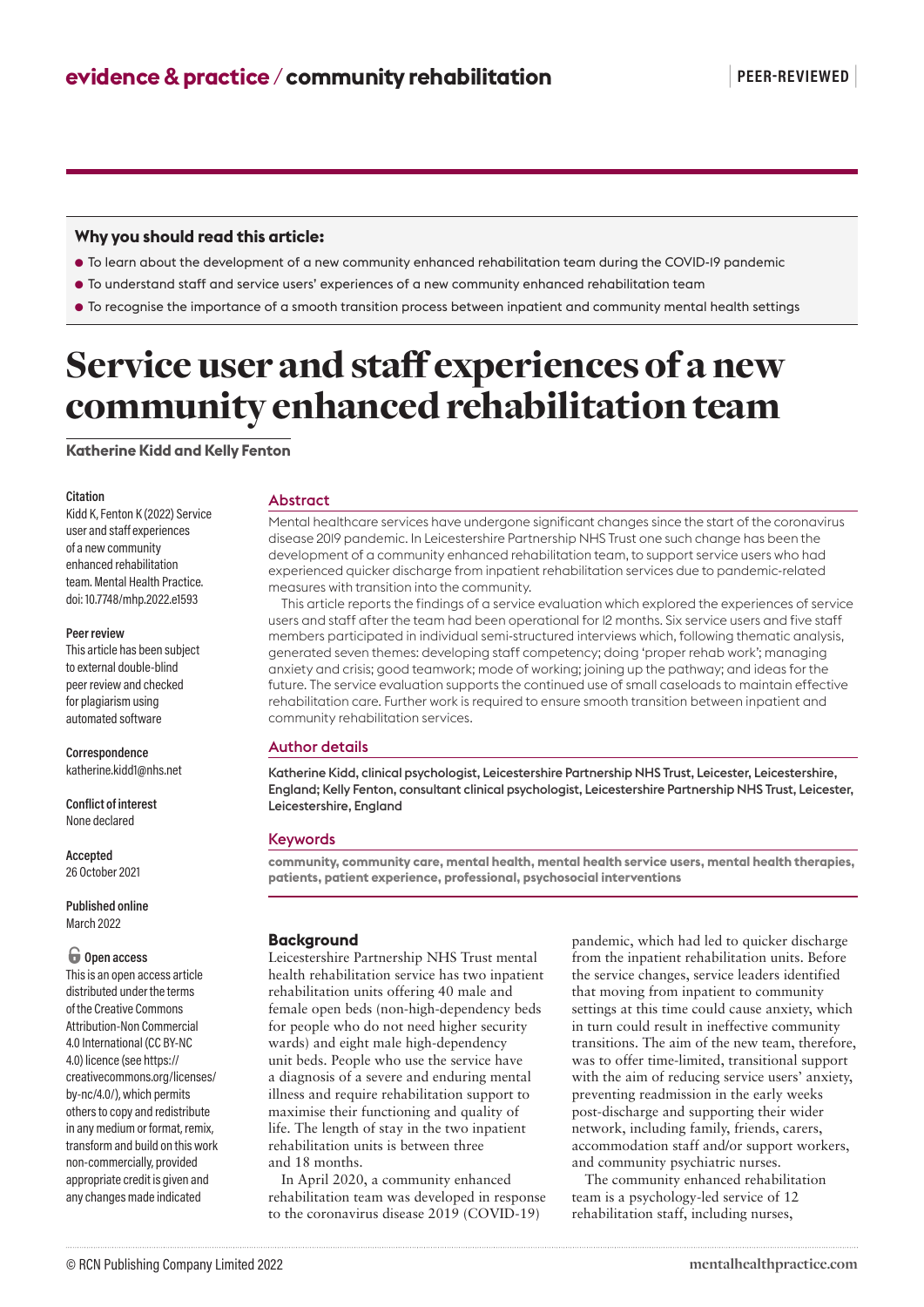healthcare support workers, psychiatrists, occupational therapists and clinical psychologists. Staff were redeployed to the team from inpatient units following ward closures due to the pandemic. While the team was initially developed as a response to the COVID-19 pandemic, it has since been expanded to deliver a service conforming to guidelines set by the National Institute for Health and Care Excellence (NICE) (2014, 2016, 2020) on prevention and management of psychosis and schizophrenia in adults, transition between inpatient and community settings, and rehabilitation of adults with complex psychosis.

This article reports the findings of a service evaluation that explored service user and staff experiences of the new community enhanced rehabilitation team 12 months after its creation.

#### **Rehabilitation pathways**

NICE (2020) guidelines on the rehabilitation of adults with complex psychosis state that people should have access to inpatient and community rehabilitation teams, that specialist rehabilitation should be provided to people living in supported accommodation and that a rehabilitation care pathway should be developed which supports people to achieve their optimum level of independence.

A systematic review by Dalton-Locke et al (2021) found that most research on mental health rehabilitation has evaluated individual components rather than whole pathways. The researchers identified components that predicted effective movement through a pathway, for example a pathway from inpatient to community services. These components included the degree to which inpatient and supported accommodation services adopted a recovery approach, shorter hospitalisations before inpatient rehabilitation admission and the promotion of people's human rights. The review also found that higher reported quality of life among users of inpatient rehabilitation services was associated with lower rates of rehospitalisation (Dalton-Locke et al 2021).

NICE (2020) guidelines recommend that service users should be offered rehabilitation in the community, provided by community rehabilitation teams, but few studies have evaluated this model of care. However, several studies have reviewed the effects of the Illness Management and Recovery (IMR) programme, a manualised recovery-oriented rehabilitation programme for people with serious mental illness (Mueser et al 2002). IMR is tangentially connected to community rehabilitation

interventions in that it is a rehabilitation intervention, but it is not as holistic or varied as the care provided by the community enhanced rehabilitation team discussed in this article, which provides bespoke interventions that focus on an individual's specific identified needs rather than a preset programme followed by all service users.

The IMR programme can be conducted in a group or individual format over 40 or more sessions (Färdig et al 2011). Outcomes of IMR have varied between studies. For example, Färdig et al (2011) conducted a randomised controlled trial of a nine-month IMR intervention in 41 people diagnosed with schizophrenia or schizoaffective disorder; 21 were assigned to an IMR group and 20 to a treatment-as-usual group. Results showed a significant improvement in illness management, psychotic symptoms and coping styles in the IMR group compared with the treatment-as-usual group, but there was no difference in quality of life or perception of recovery. Jensen et al (2019), meanwhile, conducted a larger randomised controlled trial for an IMR intervention with 99 people diagnosed with schizophrenia or bipolar disorder and focused on outcomes one year after programme completion. The IMR intervention was not associated with reductions in inpatient service use, service user functioning and symptoms or emergency department visits at one year follow-up compared with a treatment-as-usual group. It is possible that while service users benefit initially from IMR interventions, this is not sustained at one year follow-up.

Finally, Chan et al (2021), who investigated four-year longitudinal outcomes for service users (*n=*193) of a community rehabilitation team in London, found that 23% (*n=*43) moved to more independent accommodation.

Given the dearth of evidence, highquality research is needed to investigate the effectiveness of community rehabilitation teams.

# **Transition from inpatient to community settings**

People discharged from inpatient psychiatric care are at a higher risk than the general population of a range of serious fatal and non-fatal adverse outcomes, including allcause mortality, suicide, non-fatal self-harm and accidental death (Mellesdal et al 2014, Walter et al 2017). Inadequate transition between inpatient and community settings – for example, service users' lack of involvement

# **Key points**

- **A holistic, personcentred model of care can contribute to service users' positive experience of community rehabilitation**
- **Multidisciplinary team working, small caseloads and regular contact with managers can enhance staff experience of working in a community enhanced rehabilitation team**
- Face-to-face contact **should be the primary mode of contact with service users in community rehabilitation teams**
- **It is important to develop close links between inpatient and community mental health teams to support transition between the two settings**

#### **Permission**

To reuse this article or for information about reprints and permissions, please contact permissions@rcni.com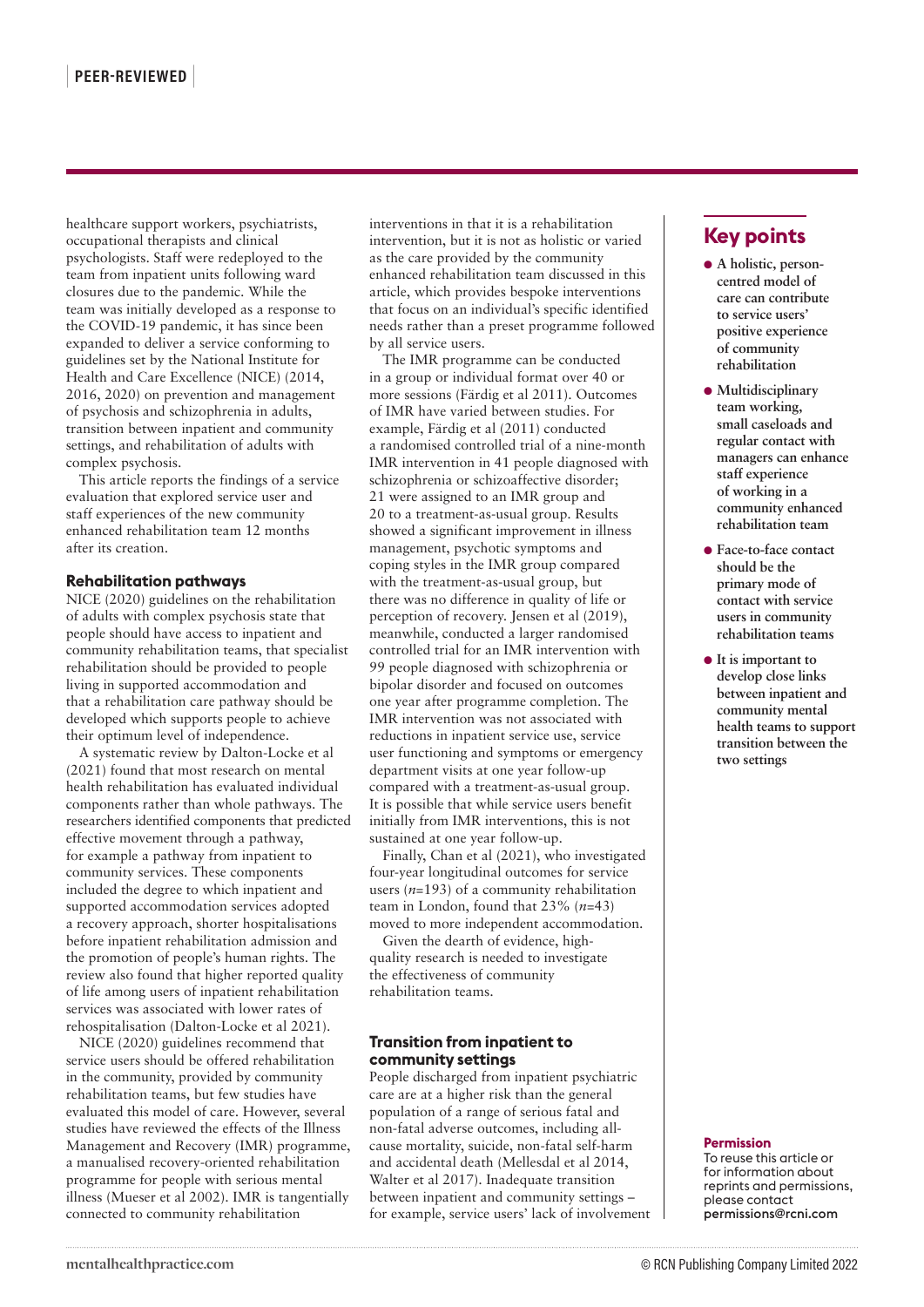# FURTHER RESOURCES

Leicestershire Partnership NHS Trust (2019) WeImproveQ **www.leicspart.nhs.uk/ about/values-visions/ weimproveq**

in or disagreement with discharge decisions – also has negative effects on people such as urges to self-harm. Therefore, it is important to ensure people are adequately prepared for discharge and that relationships with known mental healthcare staff are maintained (Owen-Smith et al 2014).

One of the main issues that affects transition between settings is the lack of integrated and collaborative working between mental health and social care services, and between inpatient and community practitioners (NICE 2016). NICE (2016) guidelines on transition between inpatient mental health settings and community or care home settings recommend that a person should be supported to prepare for their discharge while in hospital. This includes developing a supportive and trusting relationship between the service user and community practitioner, and the active involvement of the service user's wider care network in discharge planning.

# **Effect of the COVID-19 pandemic on mental health services**

In the UK, COVID-19 pandemic measures resulted in changes to mental health services for service users and staff. For example, the measures led to users of inpatient services being discharged earlier than planned, which Moreno et al (2020) suggested may have put them at risk of relapse, suicidal behaviour, lack of access to medical care and social isolation. Further, Chen et al (2020) found increased rates of death of people who access mental health services – those with and without serious mental illness – during the early part of the COVID-19 pandemic in the UK. In relation to staff, Foye et al (2021) surveyed 897 nurses across a range of mental health inpatient and community settings and found that respondents believed service changes such as remote working and providing phone and video appointments had been adopted too quickly and may have affected quality of care.

These findings indicate the importance of understanding how mental health services have adapted to meet the needs of people with serious mental illness during the pandemic and whether these changes have met this population's needs. Moreno et al (2020) recommended robust and continuous assessment of the rapid changes made to mental health services due to COVID-19 to define 'which practices should be further developed and which discontinued'. Outcome research from health services that have undergone transformation during the pandemic is, therefore, essential to learn lessons for future care provision.

# **Aim**

The aim of this service evaluation was to understand the experiences of service users of and staff working in a community enhanced rehabilitation team developed in April 2020 during the COVID-19 pandemic. The team had been operational for 12 months at the time of the evaluation.

#### **Method**

**Recruitment and participants** The community enhanced rehabilitation team members were approached by a clinical psychologist who works in inpatient services, while service users were approached by their care coordinator. Inclusion criteria for service users were having received transition interventions from the team, for example emotional and practical support to meet the person's goals, and having capacity to consent to an interview. Six service users participated in phone interviews lasting approximately 15 minutes. Eleven of the 12 community enhanced rehabilitation team members were invited to take part (one team member conducted the evaluation and was not therefore eligible to participate) and five staff interviews were conducted, each of which lasted around 60 minutes. Staff participants included team leaders (nurses), nurses and healthcare support workers.

#### **Measures**

Semi-structured interview schedules were developed by a clinical psychologist in the rehabilitation service and quality reviewed by two other clinical psychologists from the service. Table 1 details the interview schedule for staff and service users.

#### **Procedure**

Interviews with staff and service users were conducted by phone due to COVID-19 restrictions. Before each interview the interviewer read the information sheet and consent form to the participant. Consent was gained verbally as outlined by the NHS Health Research Authority (2019). Responses were typed verbatim by the interviewer.

# **Ethical approval**

As it was a service evaluation, review by a full ethics committee was not required, therefore the evaluation was approved by Leicestershire Partnership NHS Trust's quality improvement programme (Further resources) on 20 June 2020.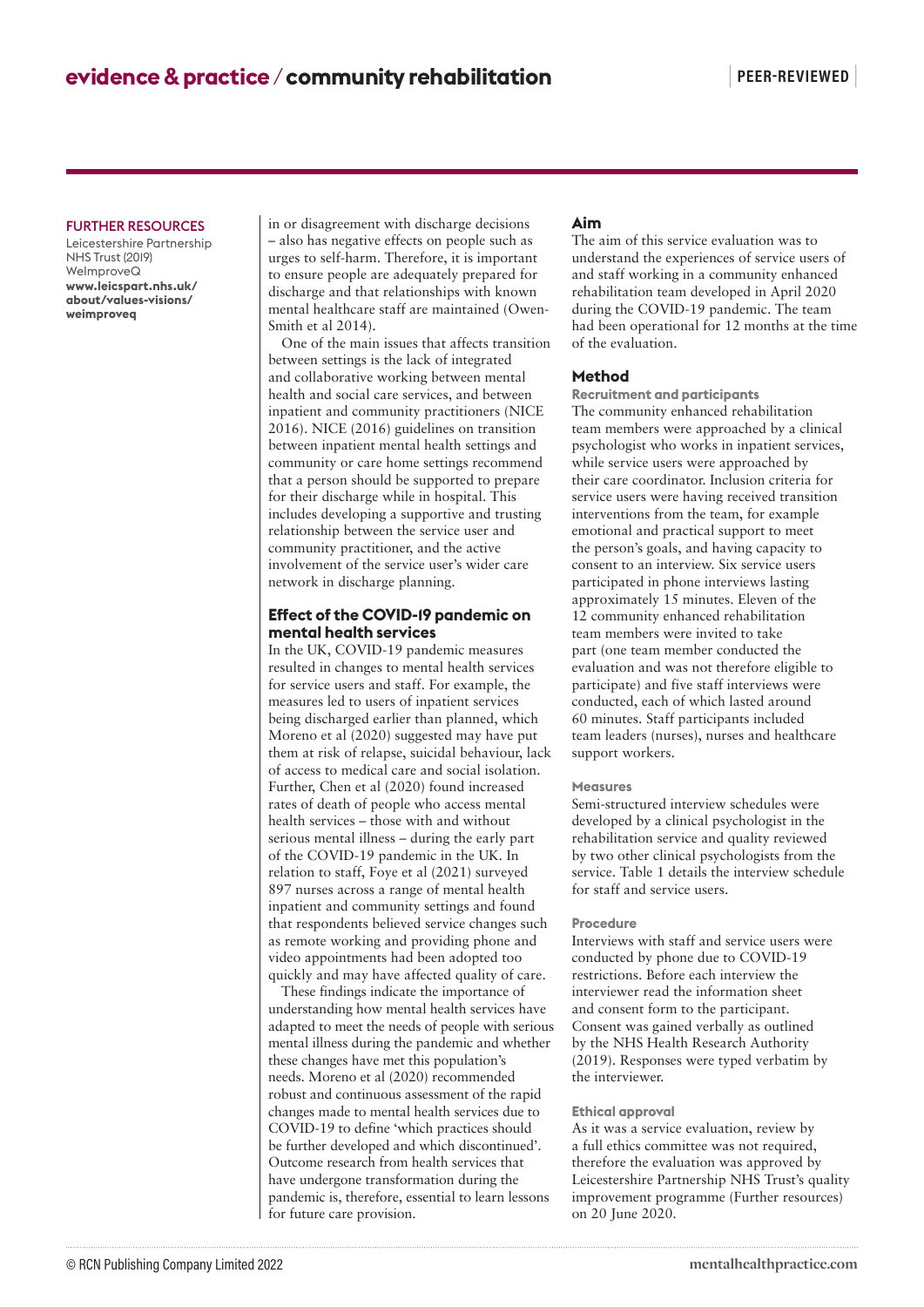**Analysis**

Analysis of interview data followed Braun and Clarke's (2006) thematic analysis procedure. Thematic analysis was chosen because it enables a flexible approach to the data and outlines the main themes of the interviews. A critical realist perspective was taken during the analysis. Critical realism states that although reality exists, an individual's perceptions of it are influenced by their knowledge and experience (McEvoy and Richards 2006, Fletcher 2017).

Service user and staff interviews were analysed together to develop a comprehensive understanding of the community enhanced rehabilitation team. Each interview was coded individually and themes for each interview were considered. The themes were then considered across all interviews and areas of overlap and difference were identified. The interview data were consulted in an iterative process to ensure that the themes represented the data accurately.

To test data saturation, the sixth service user interview was conducted after analysis to identify whether further interviews would add to the identified themes. No new themes or subthemes were identified, indicating that satisfactory data saturation may have been met. With regard to staff, no further recruitment was possible following the five interviews because all potential participants had been approached.

# **Findings**

Seven themes were generated from analysis of the interviews: developing staff competency; doing 'proper rehab work'; managing anxiety and crisis; good teamwork; mode of working; joining up the pathway; and ideas for the future.

**Developing staff competency** Staff described their experiences of joining the community enhanced rehabilitation team when redeployed from inpatient wards, which was initially a stressful change:

*'It was quite nerve wracking to begin with ward closures.'* (Staff member 2)

Some were concerned about their competence given the team's lack of experience of community work, with comments including:

- *'It's been a big change going from inpatients to community.'* (Staff member 1)
- *'I feel there is a gap from community leadership.'* (Staff member 4)

However, several discussed enjoying the community work once they settled into it, stating that:

*'I was really lucky to be reallocated to this team.'* (Staff member 2)

*'It's been good. It's a change from the ward. I don't think I could go back to the ward.'* (Staff member 3)

Experiences of the training provided when staff joined the team were variable, with some reporting they had undergone a lot of training and others that they had none. Some identified further training needs in relation to community working:

*'Supporting staff members to attend training related to the community [would be an improvement].'* (Staff member 4)

Staff discussed using informal supervision to develop their competence and clarify areas of uncertainty:

*'As the community aspect is new to us, we take a collaborative approach to managing care and risk.'* (Staff member 4)

This was regarded as useful by many staff, one of whom stated:

*'Clinical support has been excellent.'* (Staff member 1)

# **Table 1. Interview schedule for staff and service users**

| Interview schedule - staff*                                                                                                | Interview schedule - service users*                                                                            |
|----------------------------------------------------------------------------------------------------------------------------|----------------------------------------------------------------------------------------------------------------|
| 1. What has been your experience of working for<br>the community enhanced rehabilitation team?                             | 1. Can you tell me about how you were feeling<br>about your discharge?                                         |
| 2. Are there any good things about the work<br>completed by the team? If so, what are they?                                | 2. Did you think the discharge happened at the<br>right pace for you?                                          |
| 3. Are there any things that could be improved<br>about the work completed by the team? If so,<br>what are they?           | 3. How have you found the support provided<br>by the team?                                                     |
| 4. Do you have any suggestions for how to<br>improve the patient care given by the team?                                   | 4. Were there any good things about the support<br>provided by the team? If so, what were they?                |
| 5. Do you have any suggestions for how to<br>improve staff experience of working for<br>the team?                          | 5. Were there any things that could be improved<br>about your support from the team? If so, what<br>were they? |
| 6. Are there any resources that would have been<br>helpful in supporting you to complete your<br>work for the team?        | 6. Have you got any suggestions for how the<br>team could be improved?                                         |
| 7. What was your experience of supervision while<br>working for the team?                                                  | 7. Did the team provide care that focused on<br>what was important to you?                                     |
| 8. Can you tell me about how it felt working from<br>home and providing care remotely?                                     | 8. Is there anything else that you would like to<br>share with me about your experience of the<br>team?        |
| 9. Is there anything else you would like to say<br>about your experience of the team, or the care<br>provided by the team? |                                                                                                                |
|                                                                                                                            |                                                                                                                |

\*Interviews were semi-structured therefore follow-up questions may have been used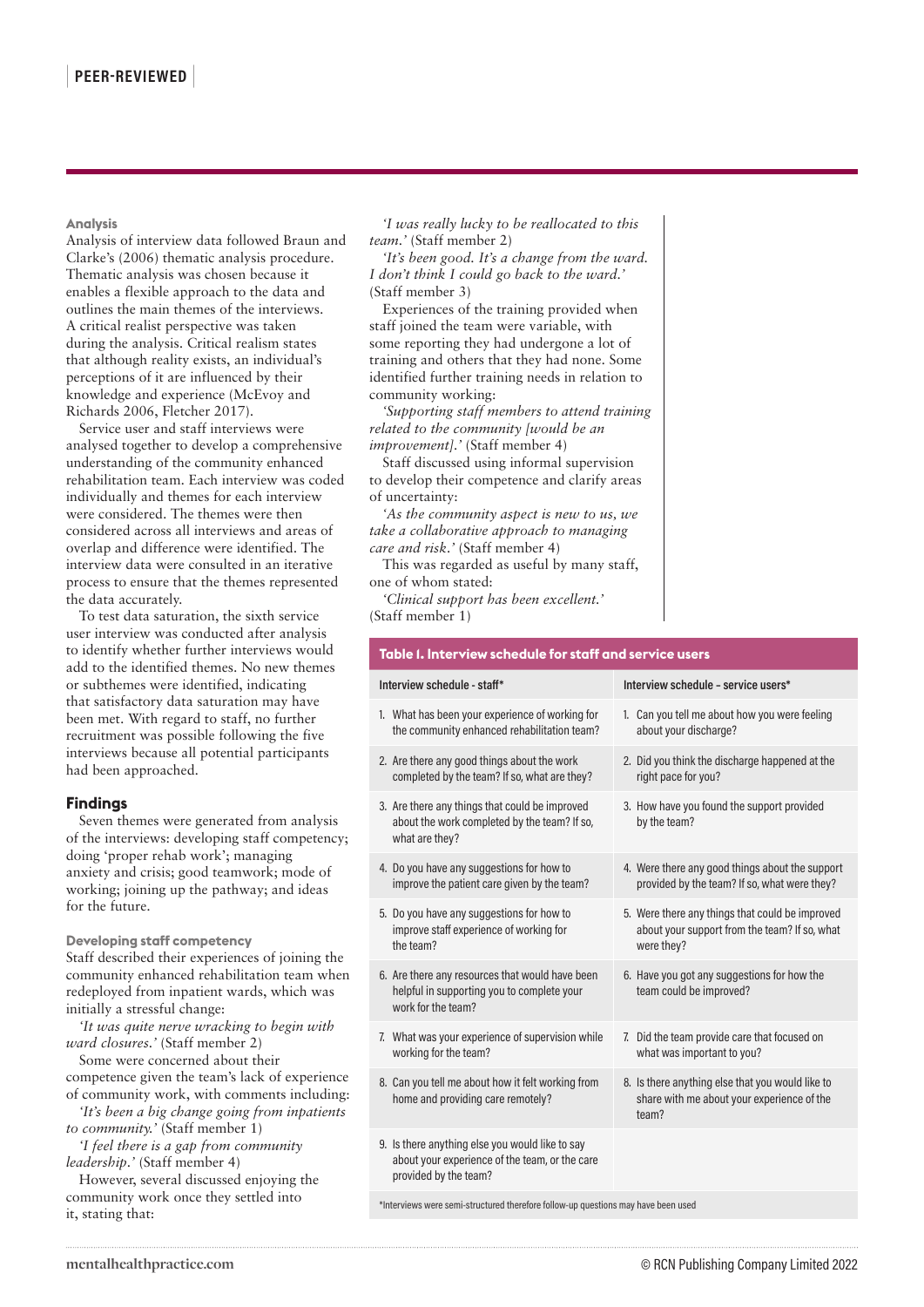Several staff participants likened informal clinical support to clinical supervision, with one stating that:

*'How people view supervision is a meeting set up called "supervision", but actually in the team we get a lot of supervision, there is always someone to talk to.'* (Staff member 1)

Overall, no negative experiences of clinical support were reported by staff; however, experiences of formal supervision were mixed with some participants praising the quality of supervision and others commenting that they did not have time to participate.

One service user participant reported that staff were 'very professional' and that 'they know their job and they do their job well' (service user 3), which indicated that they believed staff were competent. This was a sentiment reflected in many of the service user interviews.

**Doing 'proper rehab work'**

Staff demonstrated a passion for rehabilitation work, with comments including:

*'It is a really needed service, so it is exciting.'* (Staff member 1)

*'I feel really lucky to… be able to work doing rehab and that's what I love doing.'* (Staff member 2)

Rehabilitation work included practical and emotional interventions. For example, one service user said:

*'They have really helped me. [Healthcare support worker] has helped me to put the curtain poles up.'* (Service user 4)

Staff also emphasised the importance of practical support, commenting that:

*'My colleague has skills where he can support with cooking or activities of that nature that can help with rehab.'* (Staff member 3).

Service users described times when interventions helped them to develop coping skills:

*'[The psychologist] treating me with CBT over the phone [has been helpful].'* (Service user 6)

*'They reminded me of coping mechanisms that I learned.'* (Service user 3)

One staff participant stressed the importance of psychologically informed interventions:

*'What was nice about this team is that it is more psychologically led.'* (Staff member 3)

Service user and staff participants described completing rehabilitation work with a person-centred approach. For example, one service user described the genuine interest taken in them by the team:

*'They seemed like they really wanted to help… it made me feel good. Like there are*  *some people out there who really do care.'* (Service user 2)

One staff member demonstrated a personcentred attitude, commenting that:

*'I feel my work has been more trying to understand the person from their perspective.'* (Staff member 3)

Having enough time to complete interventions was important to service users and staff. Service users described times when their worker went the 'extra mile for me' (service user 1), while others described team members as follows:

*'Doing everything they can to help me in the community and it be a success.'* (Service user 3)

*'I don't think they could do any more.'* (Service user 5)

Staff, meanwhile, commented that it was 'good to have more time with service users' (staff member 1), and described interventions for which intensive support was needed, for example when going into the community, 'It can take three hours… if you do intensive or time-consuming interventions' (staff member 2), or when supporting a person in crisis, 'The chap who was in crisis, that took all day' (staff member 3).

Having more time was also associated with enhanced outcomes, with one staff member stating:

*'[Having more time] means a better outcome for service users, I think they feel that there is a route to recovery.'* (Staff member 1)

This requirement on their time led to staff members stressing the importance of smaller caseloads, with one commenting:

*'We don't want big caseloads for each individual nurse.'* (Staff member 3)

Two staff described how the community enhanced rehabilitation team provided a service that had a distinct function and remit compared with community mental health teams (CMHTs). One said it was *'*very different from a CMHT' (staff member 2), while another was concerned about it becoming 'like a CMHT and becoming overrun with paperwork' (staff member 3). This suggested that team members valued being able to offer a different type of service from CMHTs and wanted to retain their unique function.

**Managing anxiety and crisis** Service users described overwhelmingly positive experiences of how the team supported them to feel safe when they were feeling anxious. They also talked about staff members' positive interpersonal styles, 'The way they spoke to me and looked after me was calming'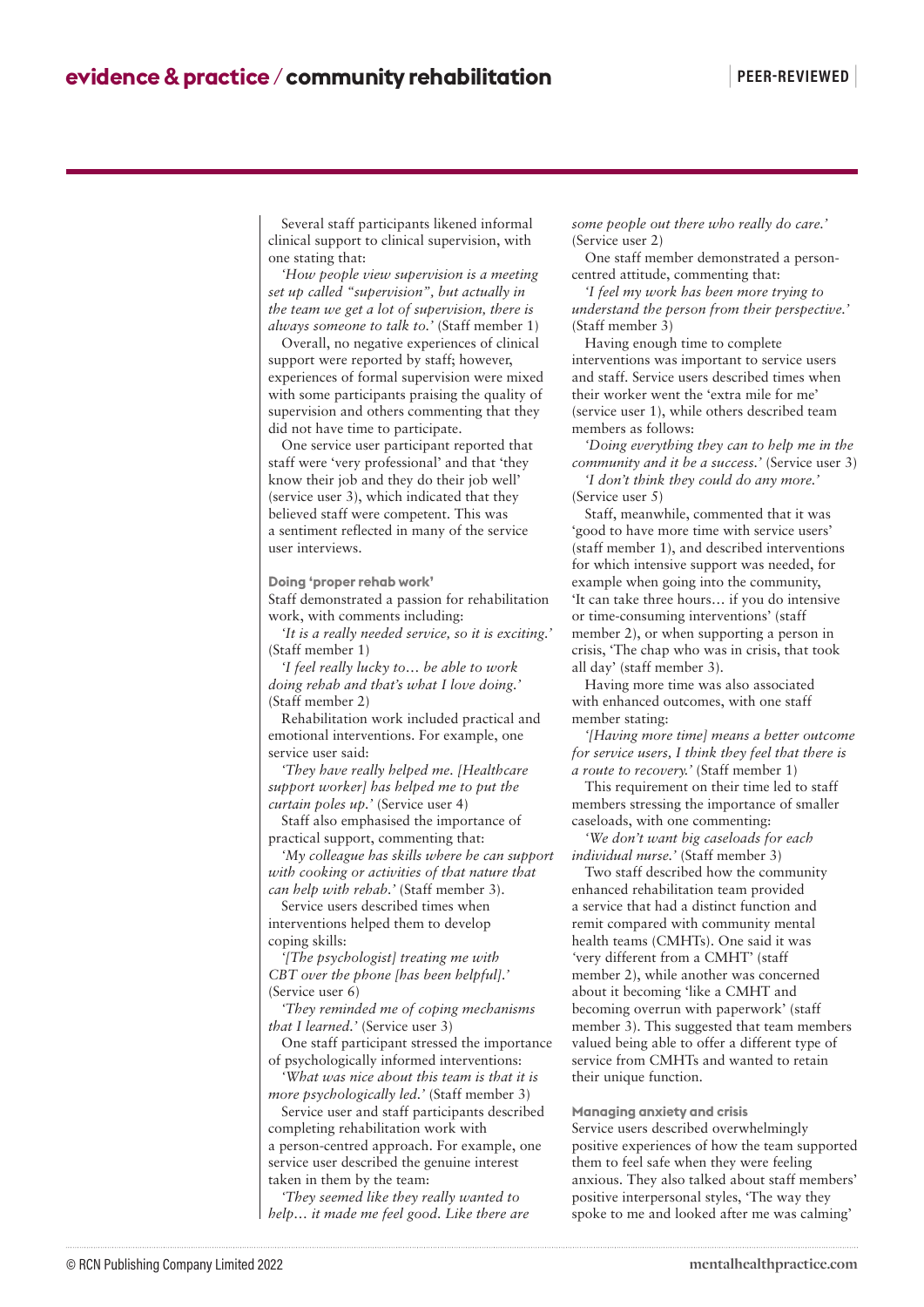(service user 3), and how team members spent time listening to them, 'It's been very good to have someone who can listen to your problems' (service user 5), which led to them feeling better, 'It was reassuring with my anxiety. It reduced my anxiety' (service user 1).

One staff participant discussed the benefits of having 'someone to ease anxiety and get through the worries they might have when they are first discharged' (staff member 1). Participants also discussed management of crisis situations. For example, one service user described how the team's interventions '… helped me get through the crisis without me going back into hospital… they helped calm me and helped me deal with it.' (service user 3)

One staff participant described helping '… some people through crisis and they have come out the other end without needing hospital admission' (staff member 1), while another commented that managing a patient crisis was '… a bit… anxiety-provoking' but that 'we got through and he didn't go into hospital' (staff member 3).

#### **Good teamwork**

Staff participants said the community enhanced rehabilitation team worked well together, was very supportive and had good communication. They also valued members' different areas of expertise, with one stating that:

*'In this team we get listened to if we have our own point or issues or raise a concern.'* (Staff member 5)

Several staff participants discussed team members as having 'varying expertise and knowledge' (staff member 5), and talked positively about working with colleagues who 'all bring a particular set of skills' (staff member 3).

Others described the team leaders as 'approachable' (staff member 2) and *'*really good at supporting us' (staff member 3), and felt 'encouraged to contact senior members of staff if you are unsure' (staff member 1).

Having leaders with different expertise was also appreciated, with one commenting:

*'They all have different areas they can help with.'* (Staff member 2)

#### **Mode of working**

Staff participants preferred face-to-face working for a number of reasons, for example: because it enabled better assessment, 'It's very difficult to assess if you're not going into a patient's property' (staff member 2); developed better relationships, 'It's got to be face-to-face contact to show someone

you actually care' (staff member 5); and prevented situations escalating to crisis point, 'Face-to-face visits will really improve things and will stop people from coming into crisis' (staff member 1).

However, face-to-face contact was not always possible due to COVID-19 restrictions, which generated comments such as:

*'We have to follow policy.'* (Staff member 2) Service users did not discuss whether they had received care face-to-face or remotely.

Staff had mixed experiences of working remotely, for example: working from home reduced distractions, *'*You can get completely engrossed in what you are doing' (staff member 2); increased the availability of team leaders, '[The team leaders] have been more accessible for advice' (staff member 4); and reduced commuting time, 'I like not having to commute' (staff member 1).

However, working from home also had disadvantages, for example: having children around and the lack of differentiation between work and home, 'If someone did commit suicide, that's in your home. That's not healthy' (staff member 3); a lack of connection with team members, 'Staying at home in a small office can feel like a lonely experience' (staff member 3); and a lack of physical activity, 'It gets to the end of the day and I'm like, have I even got up?' (staff member 1).

#### **Joining up the pathway**

Service users' experiences of transition between inpatient and community services within the pathway varied. Two service users stated that transition was 'very sudden', with one commenting, 'I got annoyed because it kept being put back… I didn't know why' (service user 2), and the other saying, 'I would have liked to… know what support would be carrying on' (service user 1).

Other service users were unsure why certain decisions had been made about their transition. However, some discussed enhanced transition experiences, with one stating:

*'It was the right time for me to leave because I could cope.'* (Service user 4)

Another described good communication during transition:

*'It was made quite clear I wouldn't be sent out on my own.'* (Service user 5)

Staff, meanwhile, emphasised the importance of 'integrating into the inpatient wards to offer continuity and to ensure smooth transition of the patients' rehab journey' (staff member 4), while another staff member reported: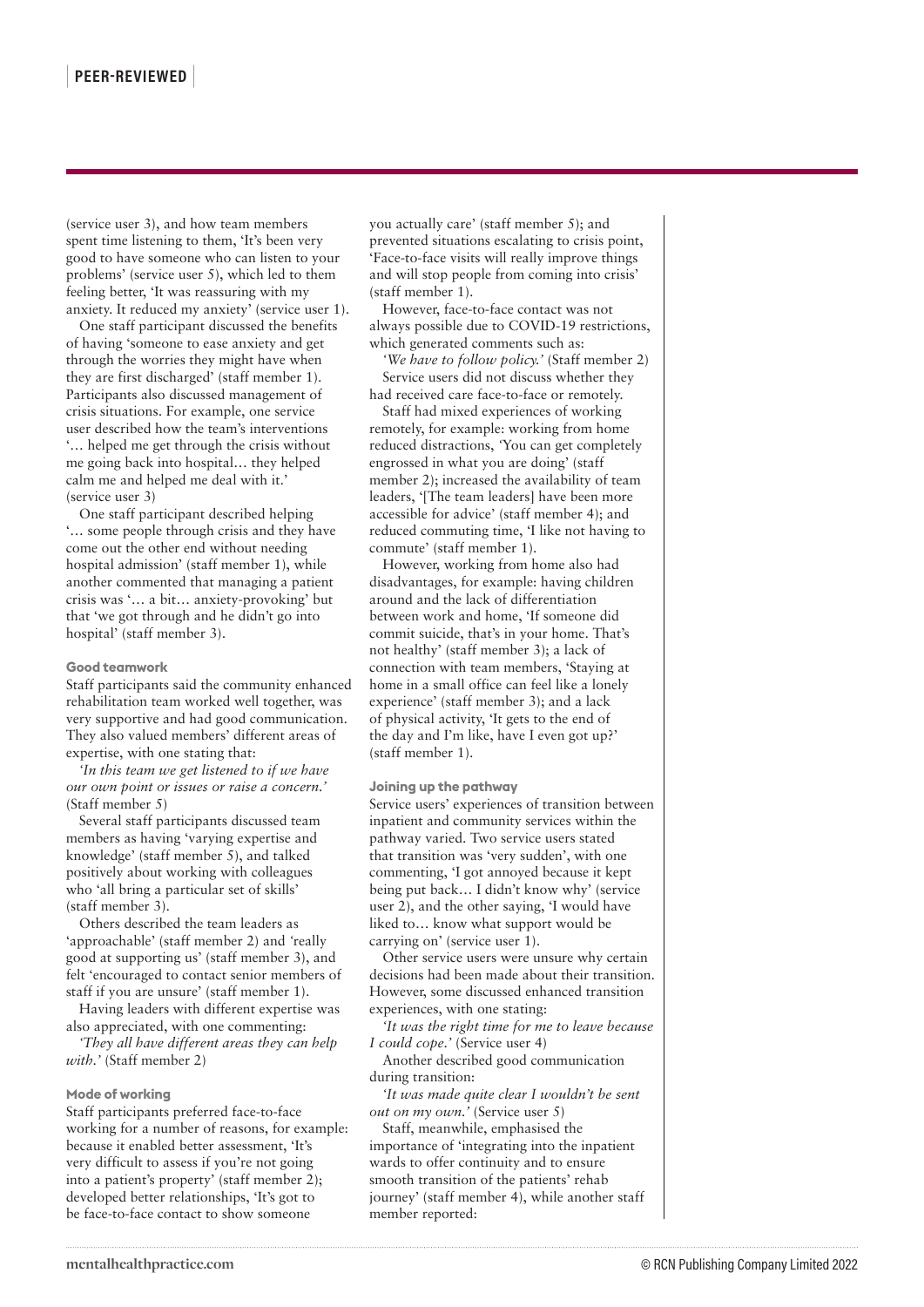*'There have been a couple of really good examples where we have had the referral come in, attend discharge CPA [care programme approach] and we have had good communication throughout, and it makes a really big difference [but] there could be better communication between the wards and our team.'* (Staff member 1)

Another staff member acknowledged that communication between inpatient and community services was a joint responsibility: *'It is a two-way thing.'* (Staff member 1)

**Ideas for the future**

Staff discussed other interventions the team could use including group work, 'conversation cafes', working on an allotment and driving service users to appointments. They also discussed having more team members because, as one staff member stated:

*'… if we're starting to feel we're pressurised and rushing I think we're going to lose what the team is all about.'* (Staff member 3)

Staff members also discussed how having enough staff to dedicate time to complete intensive rehabilitation would 'benefit the patient and a lot of them appreciate the work that you will put in' (staff member 2). Another staff member believed that working weekends would improve the support offered, stating that:

*'Some patients just feel lost at the weekend.'* (Staff member 5)

Another said they would appreciate having more team members with varying expertise and knowledge.

Although clinical support was described as good, staff believed having a physical base would improve this and help them feel more 'part of a team' (staff member 1). One staff member stated that having a base would offer 'the opportunity to meet up with other colleagues within the team to discuss anything that you want to' (staff member 2), adding that it could also improve informal supervision:

*'It's for those little niggly things, so it's not enough for an email.'* (Staff member 2)

With regard to the future, staff participants hoped for 'a real focus on engaging carers and families in discharge/recovery plans' (staff member 4), and 'teaching sessions for carers' (staff member 3).

Most service user participants stated that nothing could have been improved from their perspective, variously commenting that: 'Everything was great' (service user 1); 'I can't think of an area where they need to improve' (service user 3); and 'I'm not just saying this… I've not had any bad experiences' (service user 6).

#### **Discussion**

Overall, service users and staff reported positive experiences of the community enhanced rehabilitation team. Service users were complimentary about the new service and the care they received and appreciated having staff who attended to their emotional and practical needs. People who access mental health rehabilitation services have complex intervention needs which extend beyond symptom reduction (van der Meer and Wunderink 2019).

Service users in this service evaluation had a range of needs for which they required support, for example emotional support for anxiety or practical support to manage a crisis, and their interview responses indicated that this model of person-centred care met those needs. They reported greater satisfaction with the services they were offered because they perceived them as being focused on their individual needs.

Staff reported that having supportive colleagues and managers improved their experience of working for the team and they valued being able to deliver 'proper' intensive rehabilitation work. They discussed the need for appropriate resources to deliver holistic care, including a range of skills in the team, small caseloads to enable adequate time to deliver interventions and approachable managers who could be contacted easily in an emergency. The latter point is consistent with Foye et al's (2021) recommendation for strong clinical leadership in mental health teams.

The findings indicated that staff preferred face-to-face rather than remote contact with service users, and that they found undertaking assessments and developing relationships more challenging to achieve remotely.

NICE (2016, 2020) guidelines emphasise the importance of smooth transitions between inpatient and community care within a rehabilitation pathway. The findings of this evaluation suggest that communication between different stakeholders in this aspect of the pathway could be improved, with some service users reporting uncertainty about why care decisions had been made.

Finally, staff discussed areas of future expansion for the team, including introducing interventions to connect service users with carers, acquire new knowledge and skills, and connect with the natural environment.

#### **Limitations**

The evaluation took place in one service during the unique changes required in response to the COVID-19 pandemic, which may limit